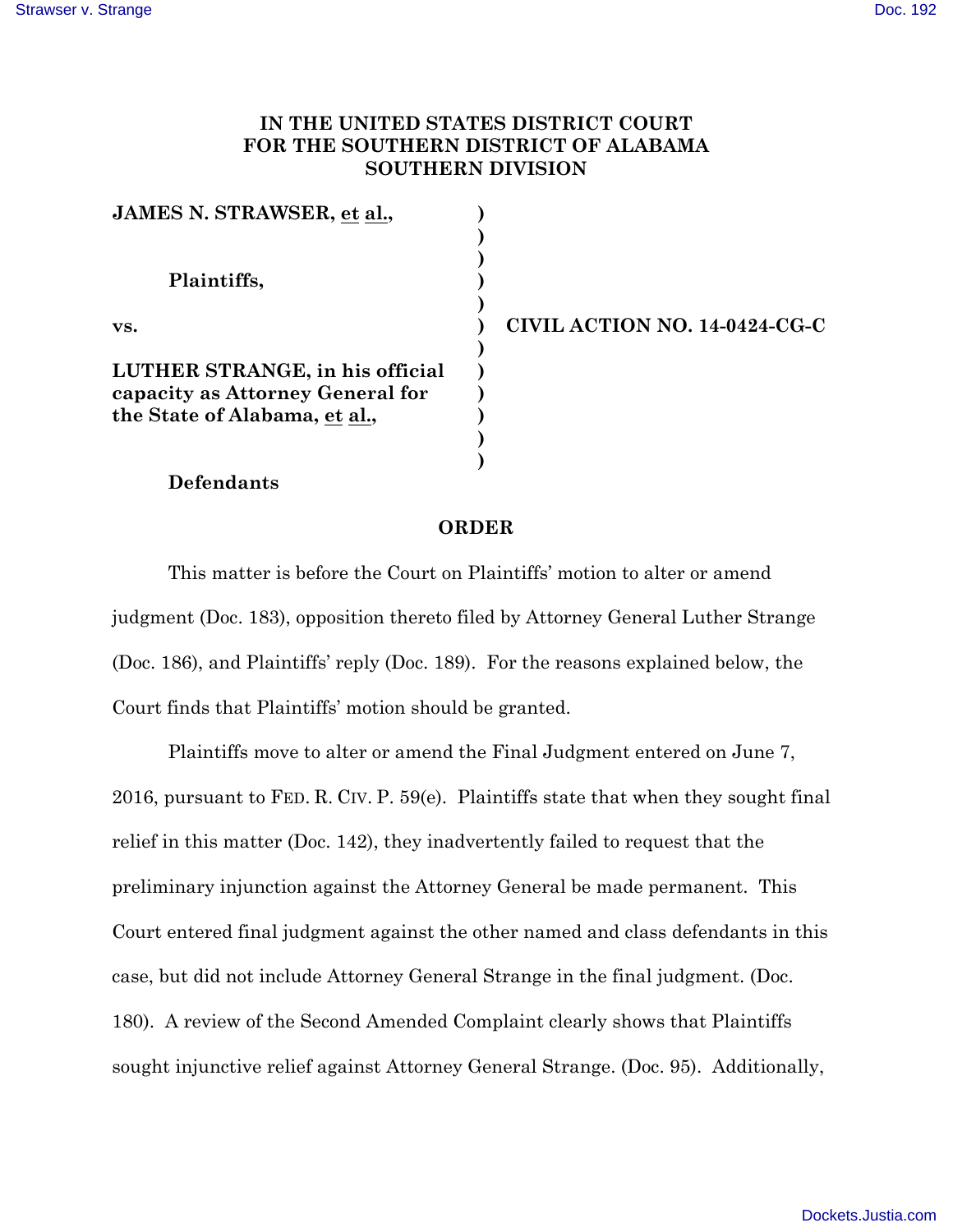Attorney General Strange filed opposition against the entry of a final judgment against him, arguing that a permanent injunction against the Attorney General was not needed and that the issue was moot. (Docs. 150, 166, 170). This Court found that the claims against Attorney General Strange were not moot and that the need for a permanent injunction is clear. (Doc. 179). After reviewing the pleadings and background of this case, the Court finds it was an oversight of both Plaintiffs and the Court that a permanent injunction against Attorney General Strange was not included in the final judgment entered in this case.

In opposition to Plaintiffs' motion to amend Attorney General Strange attempts to rehash his previous arguments that the claims against him are moot and that a permanent injunction against him is unnecessary. The Court is not persuaded that its previous rulings should be reconsidered. Accordingly, the Court concludes that entry of a permanent injunction against Attorney General Strange is appropriate.

Attorney General Strange also complains that Plaintiffs have not met the standard for Rule 59(e) relief. The decision whether to alter or amend a judgment is "committed to the sound discretion of the district judge." Mincey v. Head, 206 F.3d 1106, 1137 (11th Cir. 2000) (citation omitted). Reconsideration is characterized as an "extraordinary" remedy that the court should employ "sparingly." Gougler v. Sirius Products, Inc., 370 F. Supp. 2d 1185, 1189 (S.D. Ala. 2005) (citation omitted). Generally courts have recognized three grounds that justify reconsidering an order: (1) an intervening change in controlling law; (2) the availability of new evidence;

2